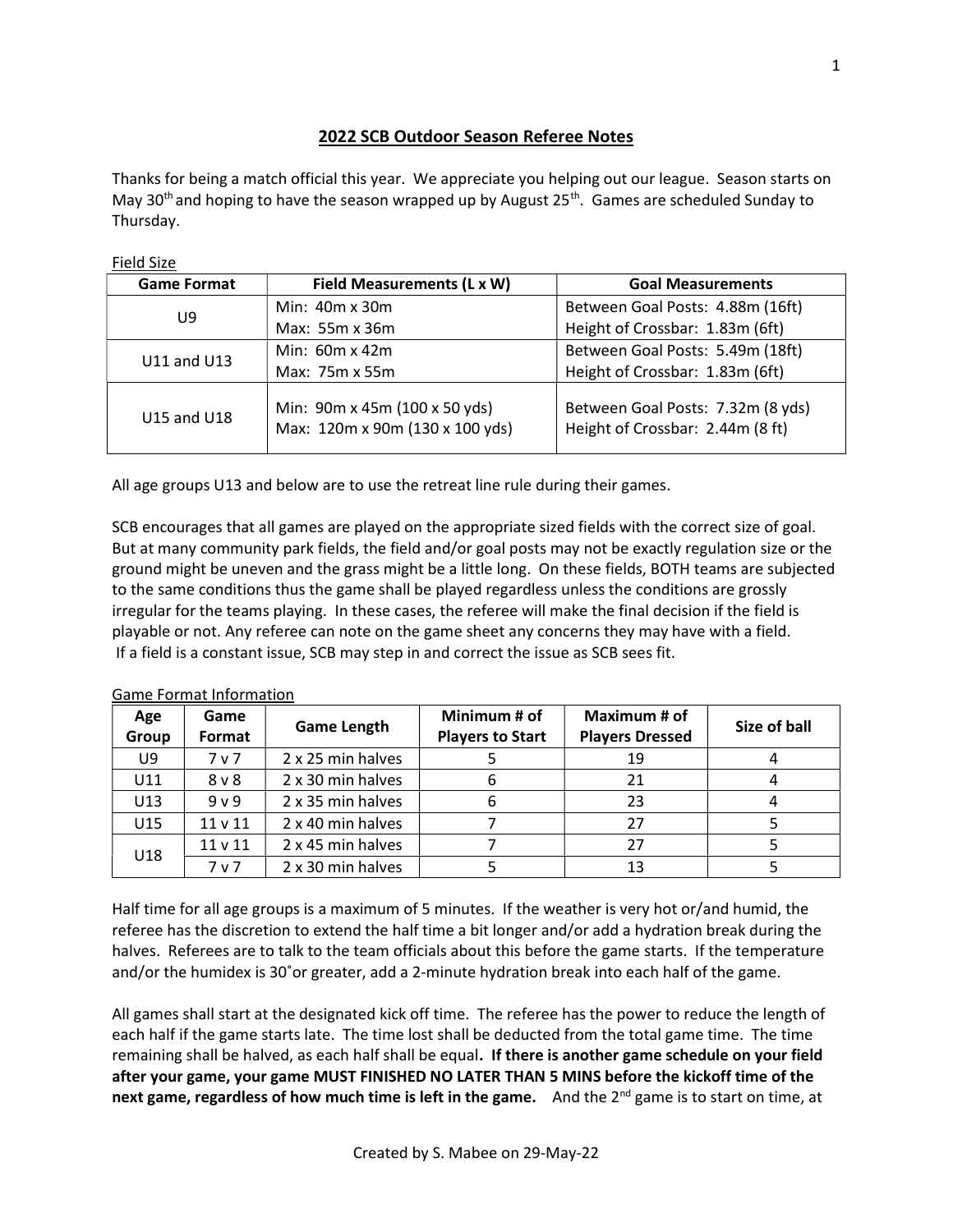their schedule kickoff time. If games start on time or you reduce the time for each half properly for late starts, your games should end prior to reaching this mark.

The maximum wait time to start any game is 15 minutes. If one team does not have the minimum number of players to start a game, dressed and ready to go within the first 15 minutes of the scheduled start time, the result will be noted as a forfeit against this team. If both teams do not have the minimum numbers of players dressed and ready to go within the first 15 minutes of the scheduled start time, the result will be noted as forfeiture for both teams.

If the assigned referee does not show up to officiate the game, if one of the assistant referees feel confident to step into the referee role, then please do so. Just have a parent act as your club linesperson and all they do is call ball in and out of play. If neither assistant referees are not comfortable in officiating the game, then the game does not start. If an assistant referee does not show up for their assignment, then just have a parent be the club linesperson for you. In all case of mentioned, please let Wendell know who did not show up for their assignment.

There may be games where Wendell could not assign 2 assistant referees (U13 and above). In these cases, just have a parent fill in as your club linesperson, calling ball in and out of play only.

## Pre-game inspection

Please ensure if you are the first game of the day that you do a field inspection-taking note of the goals being anchored.

Corner flags are a necessary component of the field. Make sure the home team has something safe marking the corners (disc cones for example) if they do not have corner flags available.

## Game Balls

The **home** team is to provide two game balls. Please ensure they meet minimum standards and are the correct pressure for the game. If not suitable, use the away team balls.

## Coin Toss

When you call the captains, only one player per team is to come do the toss. There is no shaking of hands. You will do the toss, not a captain. Do this at a minimum of 5 minutes before kick-off, if not earlier, so matches begin on time.

## Handshakes

There is to be no "fair play" handshakes prior to the start of the game, and no shaking of hands post game between players, team officials, and/or game officials.

## Team Officials on the Bench

All team officials on the team's bench/technical must be listed on the game sheet. Team must have a minimum of one (1) adult team official list on the game sheet and are permitted up to a maximum of four (4) team officials.

Male teams must have a male adult team official on the bench and females must have an adult female team official on the bench during all SCB events and activities. If the team has male and female players, then an adult of each sex must be present on the bench. Referees are not to start the game or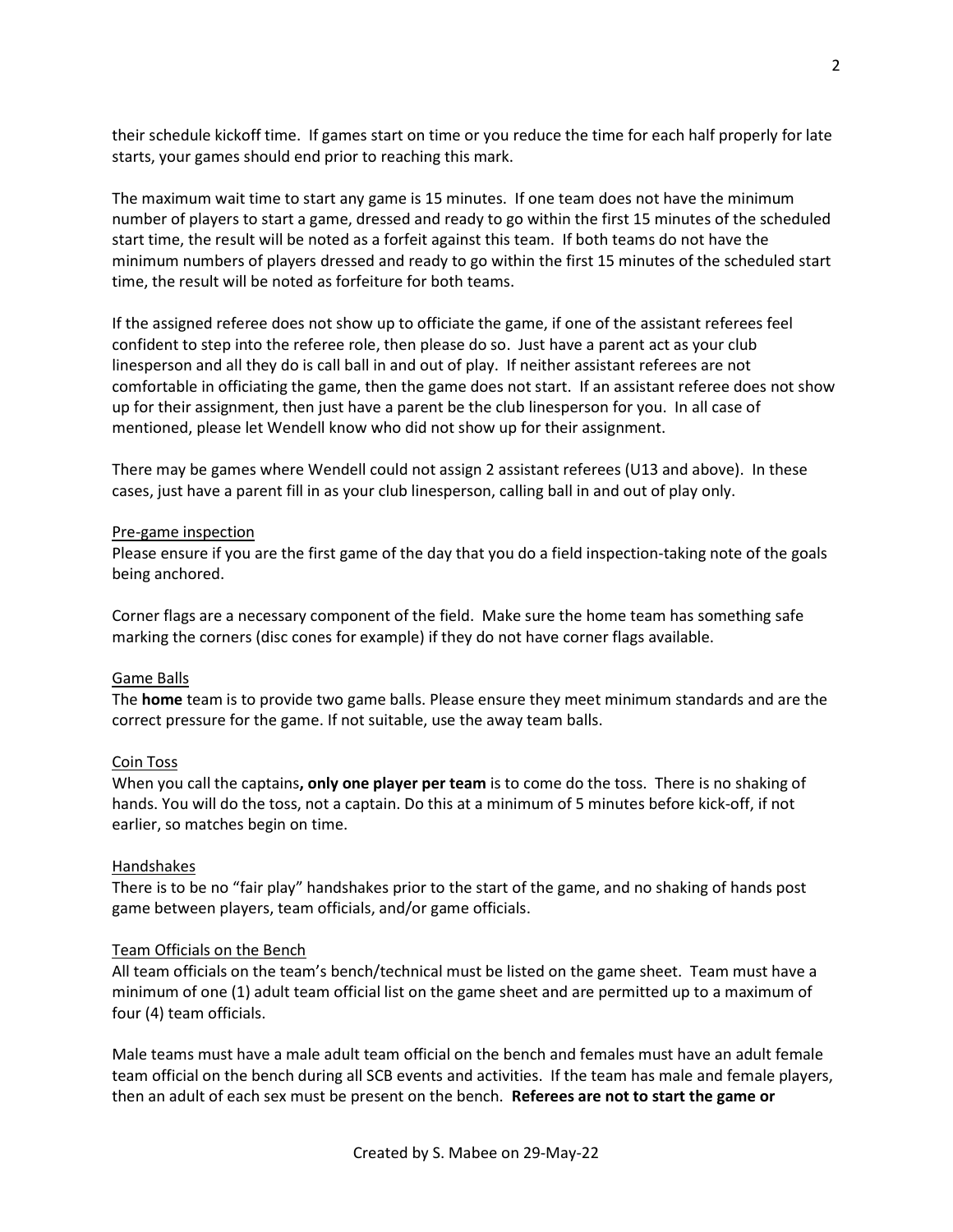## continue the game until this requirement is meet on each bench.

## Substitutions

There shall be no restriction on the number of substitutions made during a game, but no more than five (5) substitutions per team will be allowed at any one time, except at half time and end of the game (should extra time be required) where teams will be permitted substitute as many players they require.

Substitutions are to be made as per IFAB Laws of the Game.

If a team or both teams are only making one substitution each, then the players leaving the field should leave at the nearest touchline (as per the Laws of the Game). Substitutions should take place at the half way line near the bench area when there are 2 or more substitutions being made.

## **Offside**

Remember that offside is called in U13 and above games. In U9 and U11 games, although offside is not called, if you have players who always seem to be playing in an offside position or is "cherry picking", please encourage the player to get back onside or have a chat with the team's coach to have him encourage his players to try and get back onside.

## Boy U18's

This season we only have 2 Under 18 Boys teams. They will be playing 11v11 and 7v7 throughout the season.

For 11v11, they will be playing a 5 game series (Game #901, 902, 903, 904, 905). These games require a result. If tied at the end of the game, you play 2 x 5 min extra time. If still tied at the end of extra time, then you go to Kicks from the Penalty Mark to determine the winner.

For 7v7 games, (Games 921 to 932), they will play 2 x 30 min halves on a U11/U13 size field. All other laws apply (offside, etc.) No retreat line will be used. Cautions and dismissals are to be issued if warranted and misconduct reports filed. Teams are to still hand in a Demosphere game sheet to the referee for each of these games. They are to just cross out who is not playing in that game. There should be players crossed out for each of the game. As well, a player can play in both 7v7 games that night for their club.

## Game sheets and Scores

For SCB games – each team supplies 1 games sheets. At the end of the game, if a team wants a copy of the completed game sheets, then they can ask to take a picture of it. The referee is to keep the game sheets.

All players and team officials are to be listed on the game sheet. No one is allowed to be within 10m of the bench areas if they are not on the game sheet. Check to make sure when you receive the game sheets from a team.

The game cannot start until the game sheet has been handed to the referee or when the referee says they will collect the game sheet from the teams. If you do not have game sheets from one or both team by the end of half time, the game does NOT start until you have game sheets from both teams.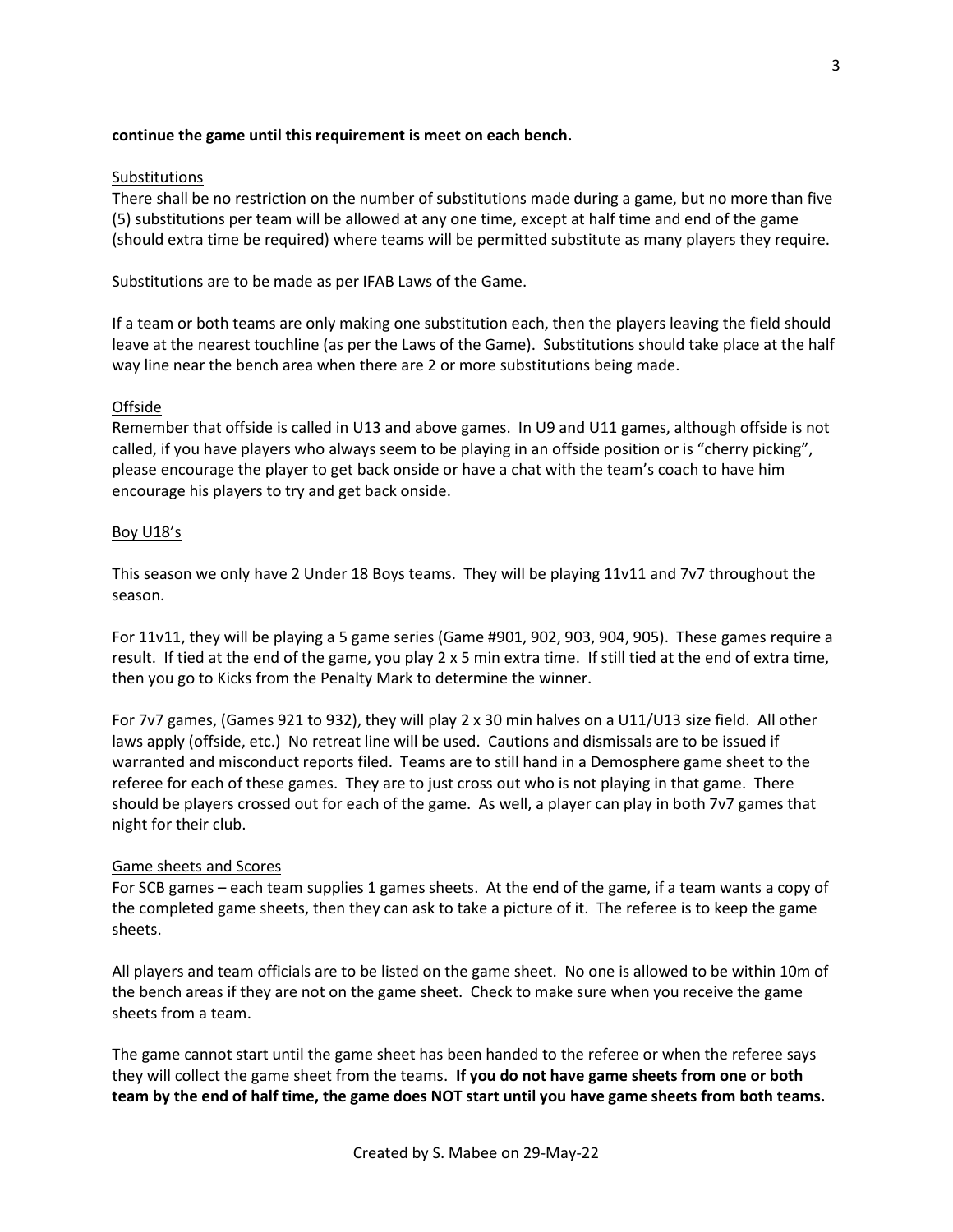U11 to U18 - The referee is to file a match report at the end of every game they are in charge of. The report will include the score, any cautions/dismissal information (name and # of the player(s), team(s) and for what did they receive the game for (i.e. USB, Dissent, Serious Foul Play, etc.) given out in the games, any team official ejections, and any other incident that SCB should be made aware of. This information, along with a scan copies or pictures of the completed game sheets are to be emailed to scbscores@gmail.com within 24 hours of the completion of the game. SCB will not pay the referee for any games that the referee has not sent in the scores and copies of the game sheets. We are required to have these game sheets on file for contact tracing as per the Government of Nova Scotia's rules.

Remember that you have to file a misconduct report with Soccer Nova Scotia for all dismissal with 48 hours of the game. If you need help filling it out or need to talk to someone about an incident, please reach out to Wendell Mac Gibbon or Scott Mabee.

U9's – the home team coach sends in the game sheets.

## SCB Playoffs

SCB will send out the referee information in regards to its playoff formats at the beginning of August.

## Cape Breton Cup Games

The Cape Breton Cup will be a tournament format this season. Girls will be played on the weekend of July  $16<sup>th</sup>/17<sup>th</sup>$  and the boys on July 23<sup>rd</sup>/24<sup>th</sup>. U11 will play 8v8, U13's will play 9v9, and U15/U18's will play 7v7.

## Game Cancelations

If a game played in the CBRM is to be postponed due to weather, SCB will make this decision by 3:00pm each day. You should receive an email if a game has been postponed or you can check the SCB website or facebook page as it will be posted on there as well. If SCB does not postpone the game by these times, the referees will arrive at the field and decide if the game needs to be postponed due to weather or field conditions (double check the SCB website or facebook page just in case we postpone the games late.)

## Senior Soccer

SCB is trying to organize a senior soccer program this season: Men's (11v11) on Thursdays nights, Women's (7v7) on Tuesday nights, and Coed on Sunday nights. Registration ends this week and the leagues are slated to start the week of June  $6<sup>th</sup>$ . Once we know our registration numbers, we will create the formats and SCB will send you the referee information for the senior program.

## **Payment**

Payment for SCB games will be done by cheque from the Cape Breton Referees Association. Cheques will be cut every 2 weeks and placed in the referee room at the CBU dome. The rate of pay for each level of game can be found on Soccer Nova Scotia's website.

4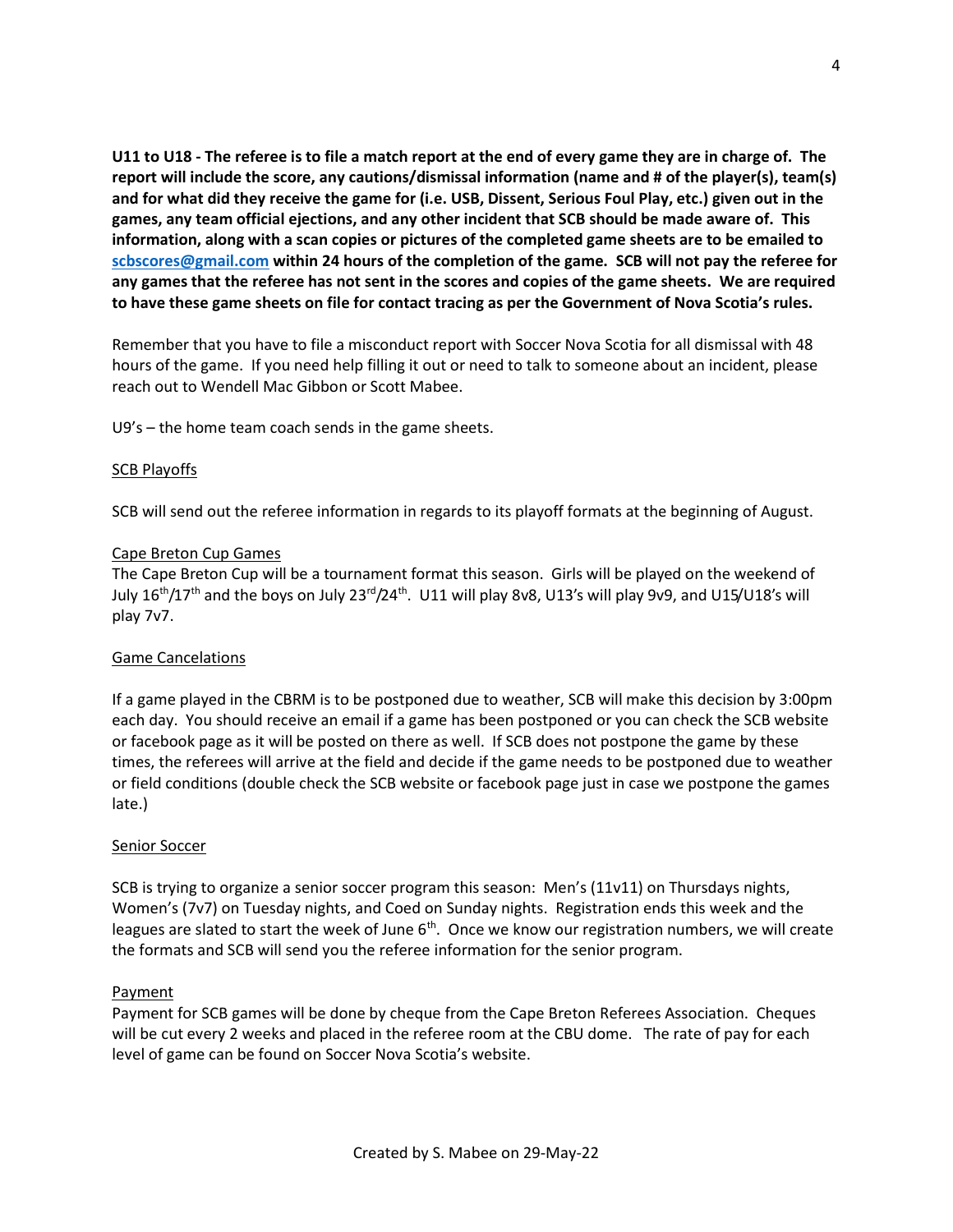Please note that the Cape Breton Soccer Referee's Association takes \$0.50 per game from your pay to subsidize the finances of the association as which include things like awards, pizza party, etc.

|             | Referee | AR   |
|-------------|---------|------|
| U18 (11v11) | \$46    | \$32 |
| U18(7v7)    | \$32    | \$22 |
| U15         | \$40    | \$26 |
| U13         | \$32    | \$22 |
| U11         | \$22    |      |

Referee Fees

This season, due to high fuel costs that we are currently experiencing, SCB is providing a referee travel allowance. We have divided our area up into communities, using their main field as the start/destination location. If you have to travel to a different community to officiate, you may be eligible for a travel allowance. Here is the travel allowance grid:

|                    | Glace |      | <b>New</b> |        | North  |                | Terra        |
|--------------------|-------|------|------------|--------|--------|----------------|--------------|
|                    | Bay   | CBU  | Waterford  | Sydney | Sydney | <b>Baddeck</b> | <b>Noire</b> |
| Glace Bay          |       |      |            | \$10   | \$20   | \$50           | \$88         |
| <b>CBU</b>         |       |      |            |        | \$15   | \$45           | \$83         |
| New Waterford      |       |      |            | \$10   | \$20   | \$50           | \$88         |
| Sydney             | \$10  |      | \$10       |        | \$10   | \$40           | \$78         |
| North Sydney       | \$20  | \$15 | \$20       | \$10   |        | \$30           | \$63         |
| <b>Baddeck</b>     | \$50  | \$45 | \$50       | \$40   | \$30   |                | \$33         |
| <b>Terra Noire</b> | \$88  | \$83 | \$88       | \$78   | \$63   | \$33           |              |

There is no referee travel allowance paid for travel between Glace Bay - CBU - New Waterford. Same goes for Sydney – CBU. If you are unsure of what community you fall into, please contact Scott Mabee (soccermabee21@gmail.com). For those referees living far from any of the communities listed, please contact Scott Mabee.

Any CBRM based referee travelling to an non CBRM location game (and vise versa) will be entitled to a \$15 meal allowance. We do encourage the referees to car pool if feasible and safe to do so but leave the decision to the official if they want to carpool or not.

Allowances will be paid along with your referee payment every two weeks. Allowances also apply to NSSL games as well, but you will not be paid your allowance at the field. It will be paid on your biweekly referee payment. If you have officiated any NSSL prior to SCB issuing their first bi weekly referee payment, your travel allowance will be on the first referee payment.

If you have any questions or issues, please reach out to Wendell Mac Gibbon (wmacgibbon@seascape.ns.ca) or myself, Scott Mabee (soccermabee21@gmail.com) We are here to help you. Any questions about a situation in your game, not sure about something, anything about